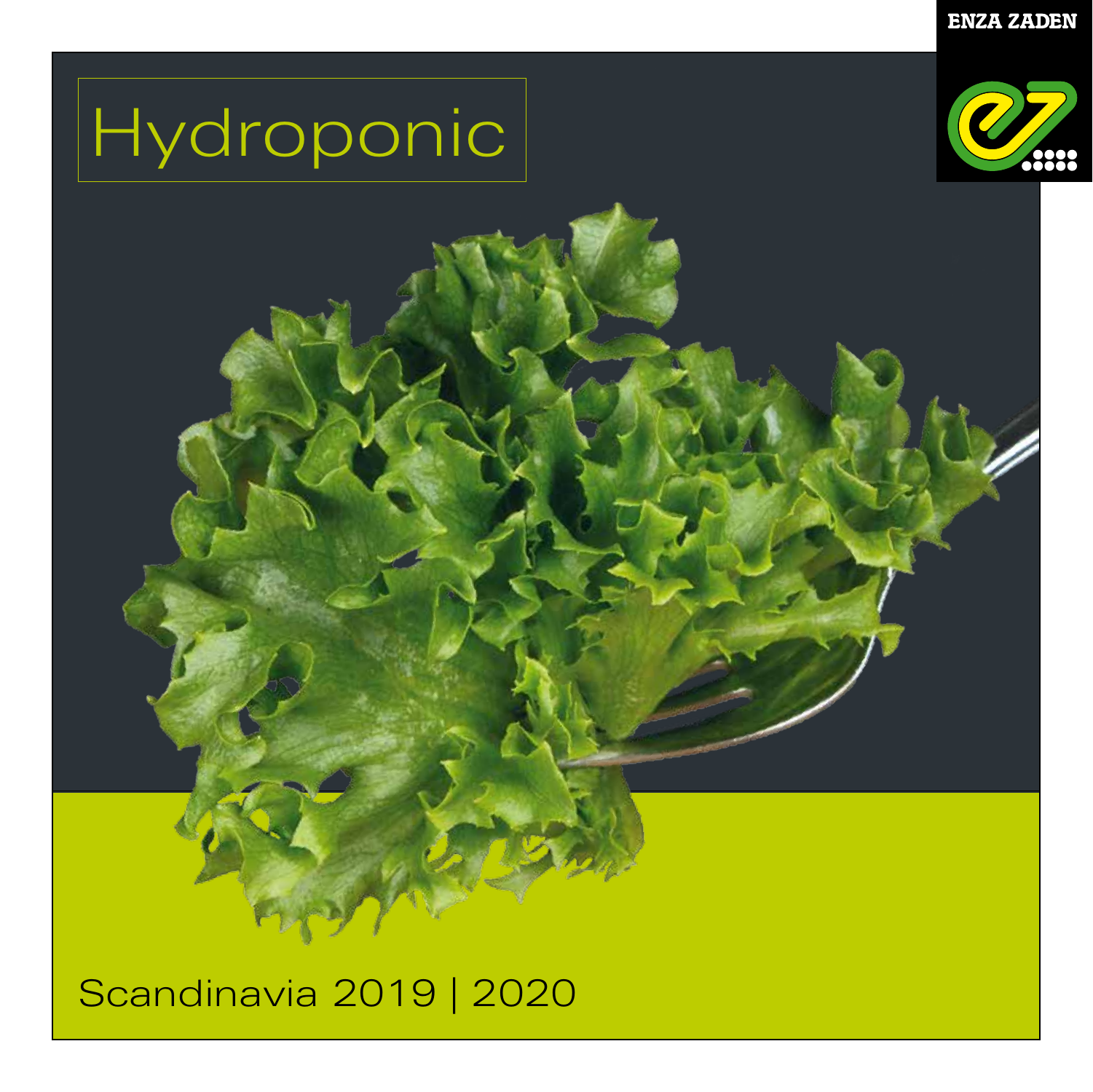#### Green Crispy

# **Cristabel**

Resistances: HR: Nr:0/TBSV | IR: LMV:1 Period: Year round

# **Crispinet**

Cristabel is a dark green fine frilled lettuce, with attractive 3D leaves. The variety is offering sweet taste, crispy bite and good keepability. Cristabel is very strong against tipburn and bolting.

Resistances: HR: Bl:16-29,32,34,36EU | IR: LMV:1 Period: Year round

# **Crispenza**

Resistances: HR: Bl:16-36EU/Nr:0/TBSV | IR: LMV:1 Period: Year round

Crispinet is a crispy, mid-green lettuce with fine frilled, thick leaves. The variety offers good keepability and the attractive crispy bite. Crispinet is very strong against tipburn and bolting, with good speed for the winter, but can stretch in extreme summer heat.

Crispenza is a dark green, fine frilled lettuce with attractive 3D leaves. The variety offers a sweet and juicy taste and excellent shelf life. Crispenza is very strong against tipburn and bolting.

# E01C.10991

New crispy dark green variety, strong against tipburn and bolting. The variety has excellent taste with a distinct sweetness and crispy, juicy texture. E01C.10991 offers a small cutting surface, good base and a shelf life above average.

Resistances: HR: Bl:16-27,29,32,34,36EU/TBSV | IR: LMV:1 Period: Year round



Cristabel





# Hydroponic lettuce

Crispinet



E01C.10991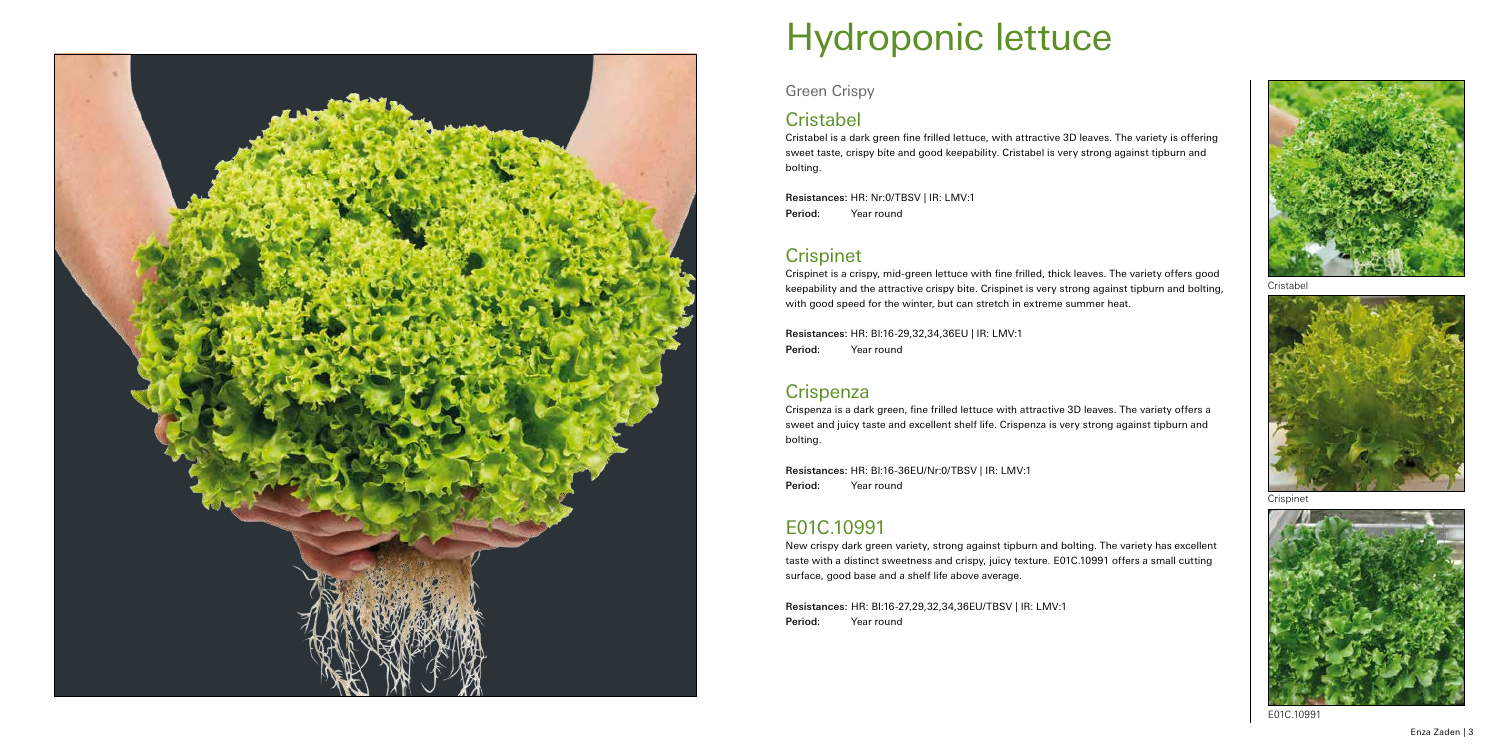



# Hydroponic lettuce









Caipira

Casey (E01B.10311)



Green

#### Tracker (E01L.30289)

Tracker is a green, incised Eazyleaf® offering attractive fresh green spiky leaves, well-serrated. The variety offers a good weight and excellent taste.

Resistances: HR: Bl:16-36EU/Nr:0/TBSV IR: LMV:1 Period: Year round

#### Asakgreen

Asakgreen is a fast growing Eazyleaf® type with mid-green thick leaves. The variety is well-serrated with an attractive sweet taste. Asakgreen has firm, crispy and flexible leaves with upright growth.

Resistances: HR: Bl:16-36EU/Nr:0/TBSV | IR: LMV:1 Period: Year round

#### Jokary

Jokary is a medium fast Lollo Bionda, with upright shape for easy harvest and packing. Jokary is strong against tipburn.

Resistances: HR: Bl:16-26,28,32EU/Nr:0/TBSV | IR: LMV:1 Period: Year round

Resistances: HR: Bl:16-36EU/Nr:0 Period: Year round

#### Fairly

Fairly is a fresh green Butterhead and is well-proven for hydroponic regime. Fairly shows medium fast growing and is strong against tipburn.

Resistances: HR: Bl:16-34,36EU/Nr:0/TBSV Period: Year round

#### Casey (E01B.10311)

Casey is a fresh green Butterhead and is slightly more compact than Fairly. The strong roots of Casey offer an improved endurance.

Resistances: HR: Bl:16-36EU/Nr:0/Pb Period: Year round

Batavia

# **Caipira**

Caipira is the reliable standard; an easy performing variety with excellent quality year round. The variety has a fresh green colour and sweet taste. Caipira combines quality and endurance with Nasonovia resistance.

## Vaidosa

Vaidosa is a slightly blonder Caipira type performing well, where a little more speed and size is favoured.

Resistances: HR: Bl:16-32,34,36EU/Nr:0/TBSV | IR: LMV:1/Fol:1 Period: Year round

### Aveleda

Aveleda is a very fast growing Batavia type with a darker colour. Aveleda has thick leaves, and offers extra speed for the winter crops. Aveleda is strong against tipburn.

Resistances: HR: Bl:16-36EU/Nr:0/TBSV | IR: LMV:1 Period: Year round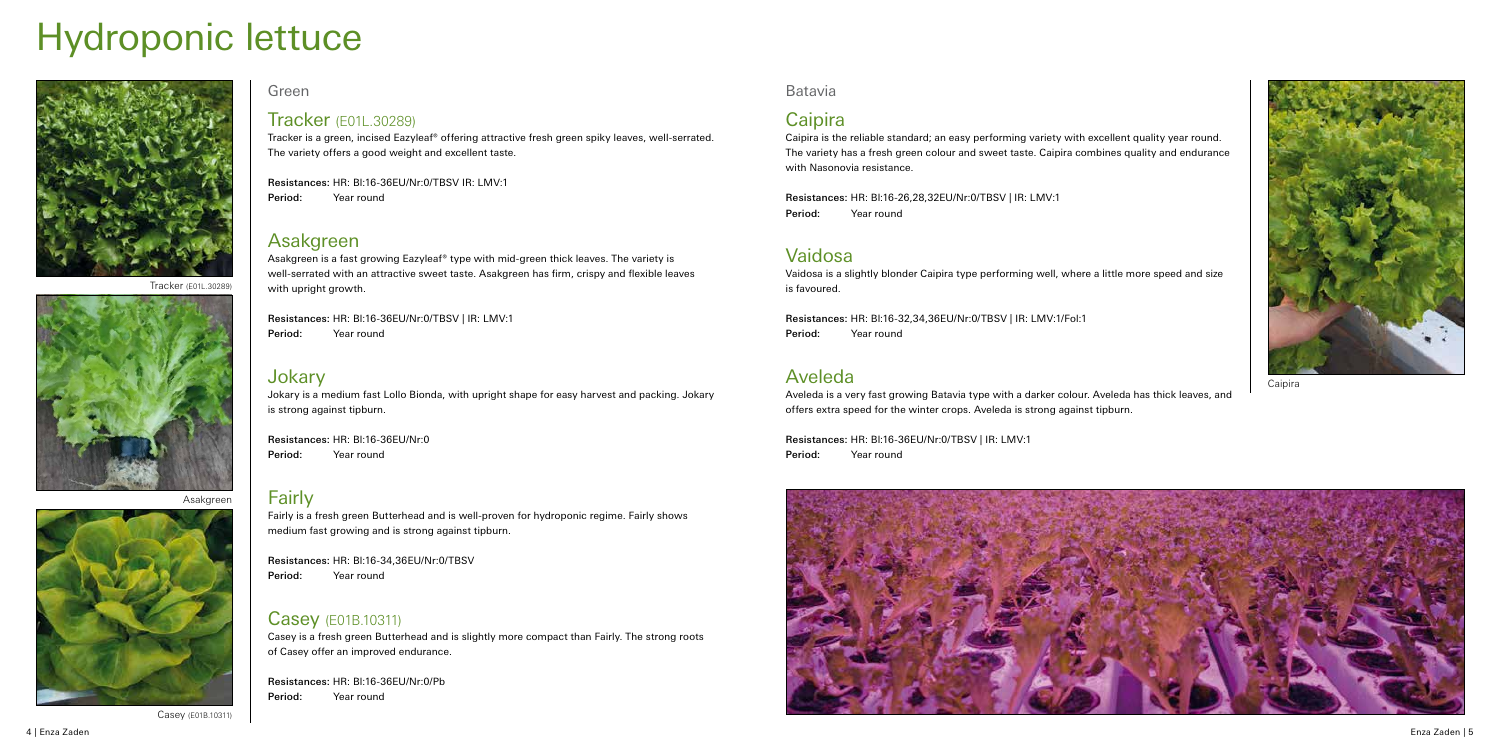

# Hydroponic lettuce

Azirka



Litska (E01C.10904)



Red

# Azirka

Resistances: HR: Bl:16-36EU/Nr:0/TBSV | IR: LMV:1 Period: Year round

Azirka is a triple red Lollo/Batavia type, offering thick crunchy, well tasting leaves with a good 3D-structure.

Resistances: HR: Bl:16-26,28,30-33EU/TBSV Period: Year round

## Litska (E01C.10904)

Resistances: HR: Bl:16-36EU/Nr:0/TBSV Period: Year round

## **Buckley**

Litska is a triple red Lollo/Eazyleaf® type, with attractive internal green colour in good contrast to the red. Litska is strong against tipburn.

Resistances: HR: Bl:16-36EU/Nr:0/TBSV Period: Year round

# **Trio**

## Rosalyn (E01C.10950)

Rosalyn is a fast growing Oakleaf with a good intense red colour. The variety is strong against tipburn and easy to harvest and pack. Well-suited for a trio combination.

Buckley is a red Oakleaf Eazyleaf®, with a green centre in good contrast to the dark red coloured variety and has fine lobed leaves.

The Lollo Rossa Litska, the red Oakleaf Rosalyn and the Lollo Bionda Jokary make a perfect combination grown together as a trio combination.

Period: Year round



Rosalyn (E01C.10950)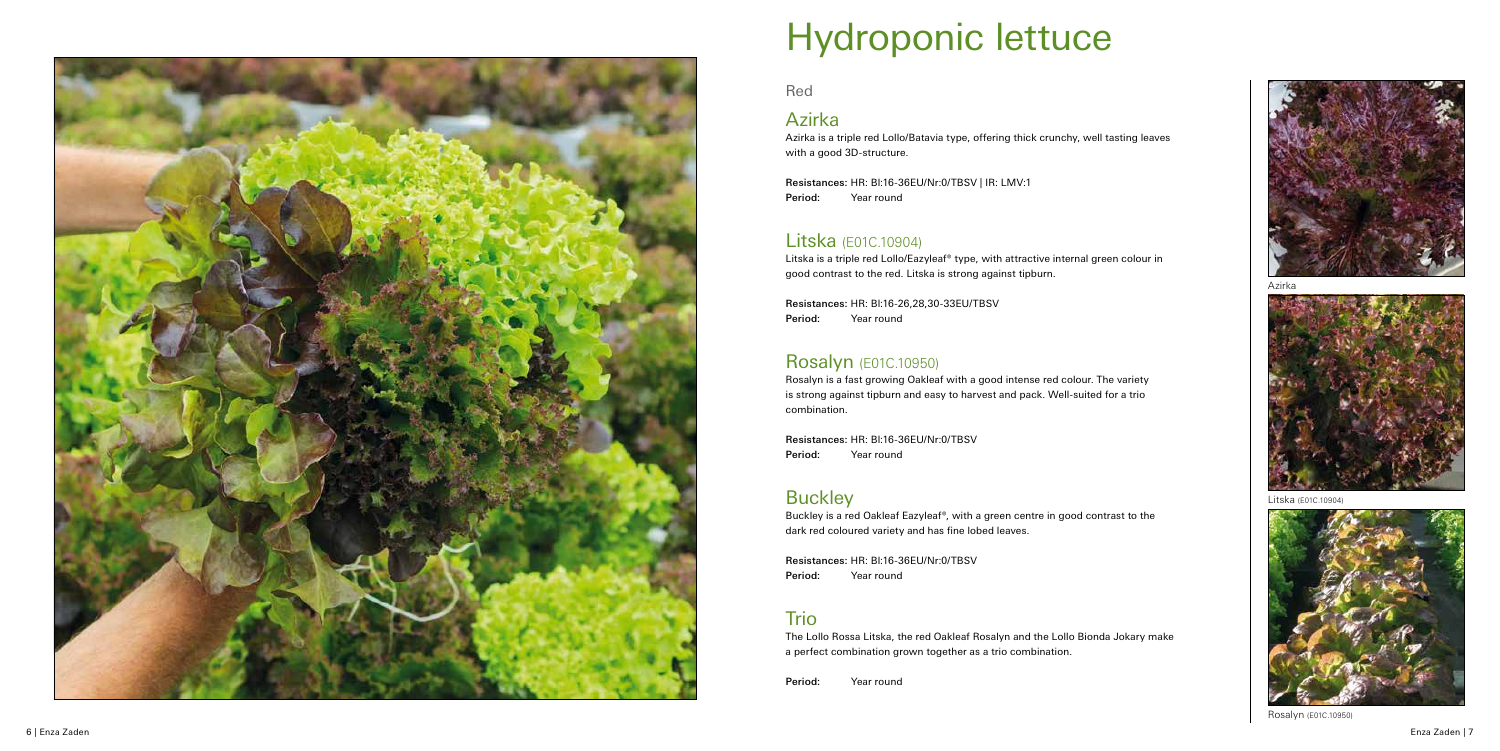### Basil

#### Marian

Marian is the standard quality basil. The variety has a dark green leaf colour, compact and very uniform plants. Marian has a good cold tolerance for a secure transport in sales.

Period: Year round

### Emma

Emma is a Marian type, with slightly larger leaves and intermediate resistance towards Downey Mildew.

## Keira

Keira is a Marian type, with medium sized dark green leaves offering excellent shelf life. The variety has improved cold tolerance for sale and transport.

Period: Year round

#### Dill

### Ella

Period: Year round Marian

> Ella is the appreciated dark blue-green standard, with a lot of leaf tips and a short hypocotyl giving compact and stable plants.

Enza Zaden offers a broad range of herbs well-suited for hydroponic and PFAL. Ask your local contact person for more information.



Period: Year round

## **Teddy**

Teddy is an improved Ella type, offering fresh green broader leaf tips and a high density of leaves. The variety is very productive.

Period: Year round

# **Herbs**







Parsley

# Katinka (E11P.2008)

Katinka is a new fast growing dark green moss-curled parsley, with a high number of leaves giving good early volume. Katinka is uniform, medium fine early curling, with upright and sturdy growth.

Period: Year round

Chives

Staro Extra thick leaved and dark green standard for both forcing and direct sowing.

Period: Year round

Teddy



Chives

#### More information?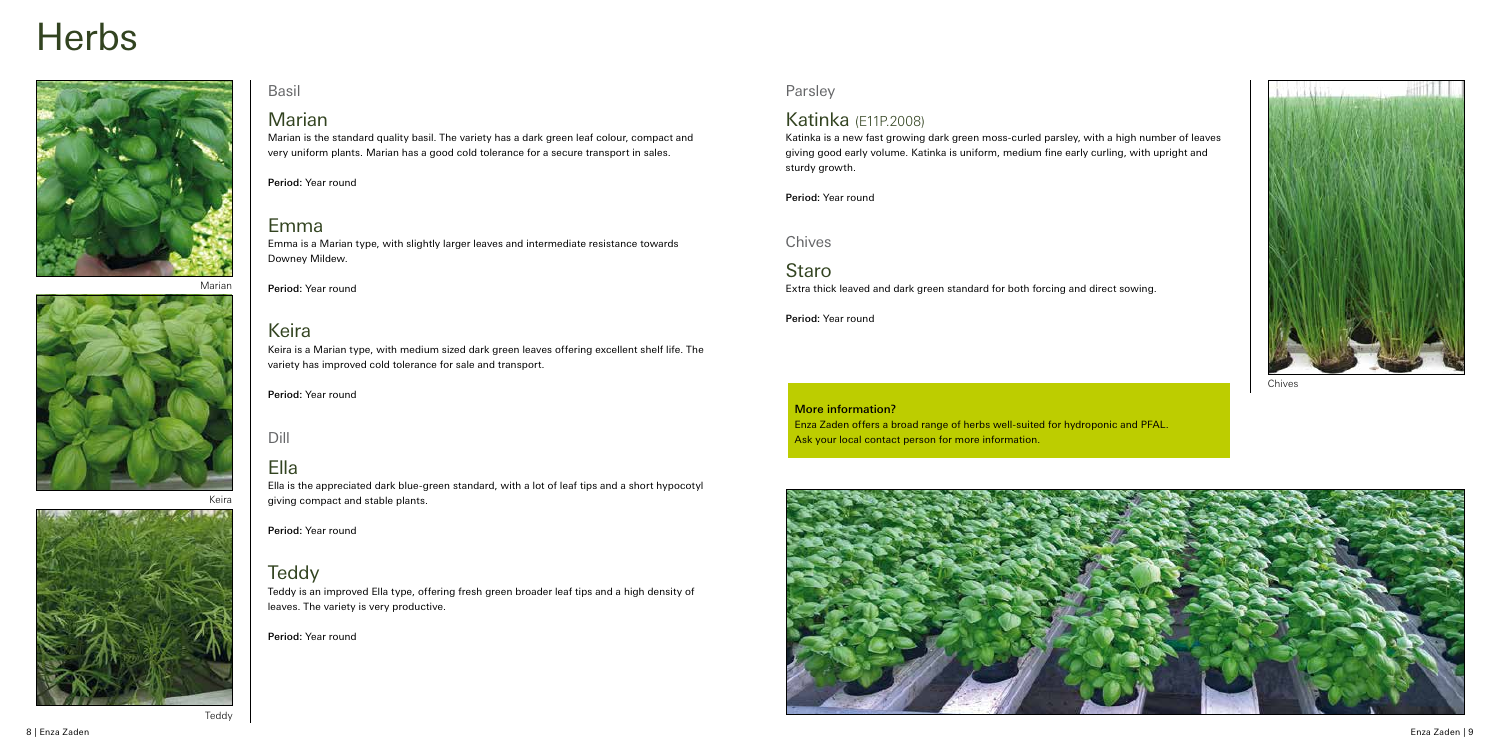| Lettuce         | Code        | <b>English name</b> | Scientific name pathogen ISF                             | Races/Strains | Level of resistance |
|-----------------|-------------|---------------------|----------------------------------------------------------|---------------|---------------------|
| <b>Viruses</b>  | LMV         | Lettuce mosaic      | Lettuce mosaic virus                                     |               | <b>IR</b>           |
|                 | <b>TBSV</b> | Lettuce die-back    | Tomato bushy stunt virus                                 |               | <b>HR</b>           |
| <b>Bacteria</b> | Ss          | Corky root          | Sphingomonas suberifaciens (ex Rhizomonas suberifaciens) |               | IR                  |
| Fungi           | <b>BI</b>   | Downy mildew        | Bremia lactucae                                          | 16-36EU/1-9US | <b>HR</b>           |
|                 | Fol         | Fusarium wilt       | Fusarium oxysporum f.sp. lactucae                        | 1,2           | <b>IR</b>           |
| Insects         | Nr          | Lettuce leaf aphid  | Nasonovia ribisnigri                                     | $\Omega$      | <b>HR</b>           |
|                 | Me          | Potato aphid        | Macrosiphum euphorbiae                                   |               | IR                  |
|                 | Pb          | Lettuce root aphid  | Pemphiqus bursarius                                      |               | <b>HR</b>           |

# Disclaimer

Descriptions, recommendations and illustrations in brochures and leaflets shall correspond as closely as possible to tests and practical experience and are subject to typographical and/or printing errors. This information shall be provided to assist professional growers and users, whereby variable local conditions must be taken into account. Under no circumstances shall Enza Zaden accept liability based on such information for deviating results in the cultivated product. Current information concerning the resistances is available on www.enzazaden.com.



# Resistances

Resistances in varieties of our crops will be coded (see for explanation our coding list at www.enzazaden.com.), unless indicated otherwise. In case a variety is resistant to more than one pathogen, the individual resistance codes will be separated by the symbol "/".

> *Tolerance (T)* - the ability of a plant variety to endure abiotic stress without serious consequences for growth, appearance and yield.

- If in a resistance code of a certain variety reference is made to certain strains for which the resistance is claimed this means that no resistance is claimed to other strains of the same pathogen.
- If in a resistance code no reference is made to strains of the pathogen for which the resistance is claimed this means that resistance is claimed only to certain not further specified strains of the pathogen and herewith disclaiming any guarantee that the variety will not be infected by the said pathogen.

*High resistance (HR) -* plant varieties that highly restrict the growth and development of the specified pest or pathogen under normal pest or pathogen pressure when compared to susceptible varieties. These plant varieties may, however, exhibit some symptoms or damage under heavy pest or pathogen pressure.

*Intermediate resistance (IR) -* plant varieties that restrict the growth and development of the specified pest or pathogen, but may exhibit a greater range of symptoms or damage compared to highly resistant plant varieties. Intermediate resistant plant varieties will still show less severe symptoms or damage than susceptible plant varieties when grown under similar environmental conditions and/or pest or pathogen pressure.

# Explanation of used abbreviations